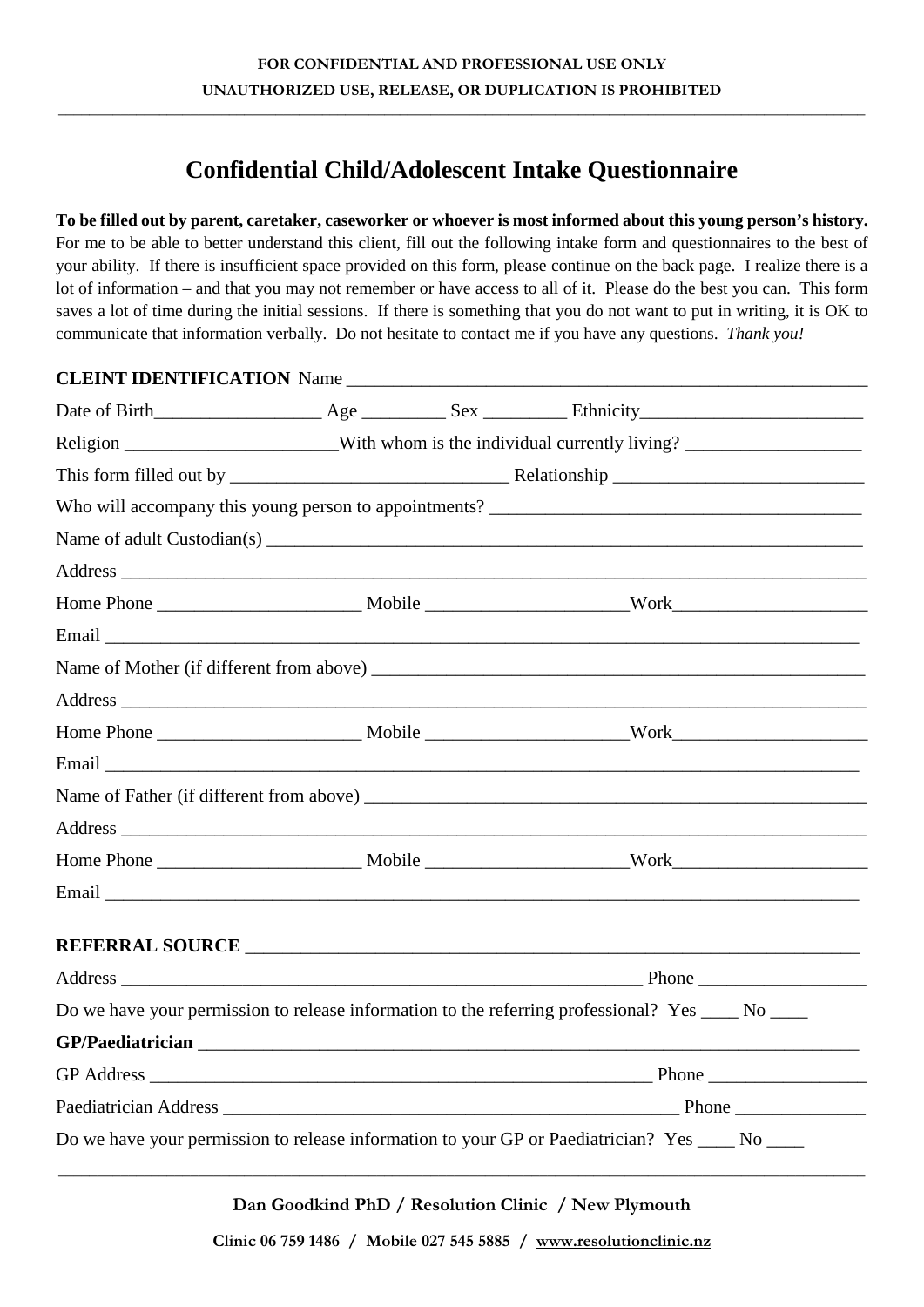Main purpose of consultation Please give a brief summary of the main problems:

Why is this consultation being sought at this time? Please describe the main goals of being here:

Prior attempts to correct problem and previous mental health treatment Please include contact with other professionals, medications and types of treatment:

Medical history Current medical problems/medications:

Dan Goodkind PhD / Resolution Clinic / New Plymouth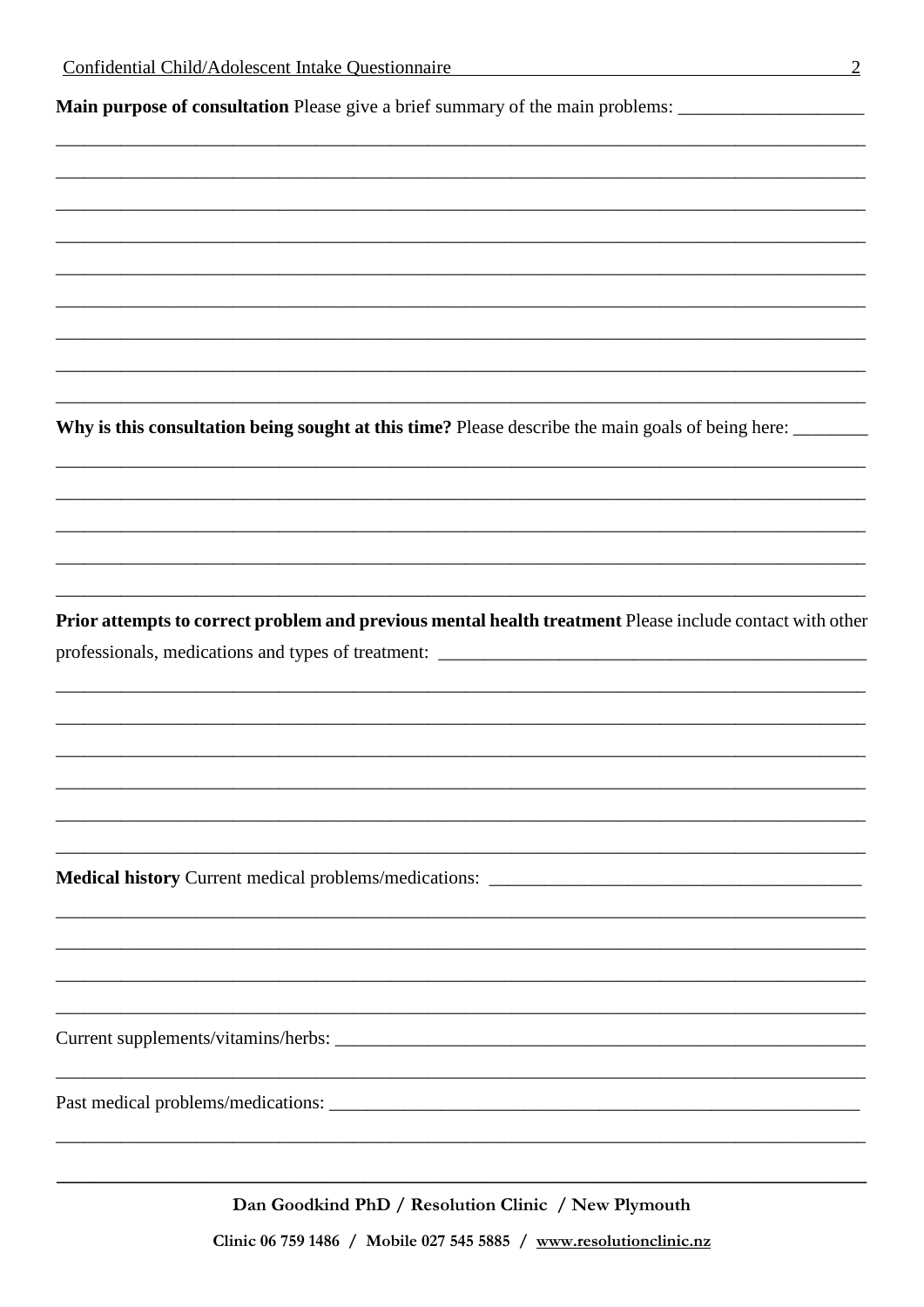| Pregnancy complications (i.e. bleeding, excess medication, infections, smoking or alcohol/drug use during |
|-----------------------------------------------------------------------------------------------------------|
|                                                                                                           |
|                                                                                                           |
|                                                                                                           |
|                                                                                                           |
|                                                                                                           |
|                                                                                                           |
|                                                                                                           |
|                                                                                                           |
|                                                                                                           |
| Present Height _______________ Present Weight ____________                                                |
|                                                                                                           |
|                                                                                                           |
|                                                                                                           |
|                                                                                                           |
|                                                                                                           |
| Current life stressors (include anything that is currently stressful for the individual being evaluated,  |
| examples include relationships, school, home circumstances, moving etc.): __________________________      |
|                                                                                                           |
|                                                                                                           |
|                                                                                                           |
|                                                                                                           |
|                                                                                                           |
|                                                                                                           |

Dan Goodkind PhD / Resolution Clinic / New Plymouth

Clinic 06 759 1486 / Mobile 027 545 5885 / www.resolutionclinic.nz

 $\overline{3}$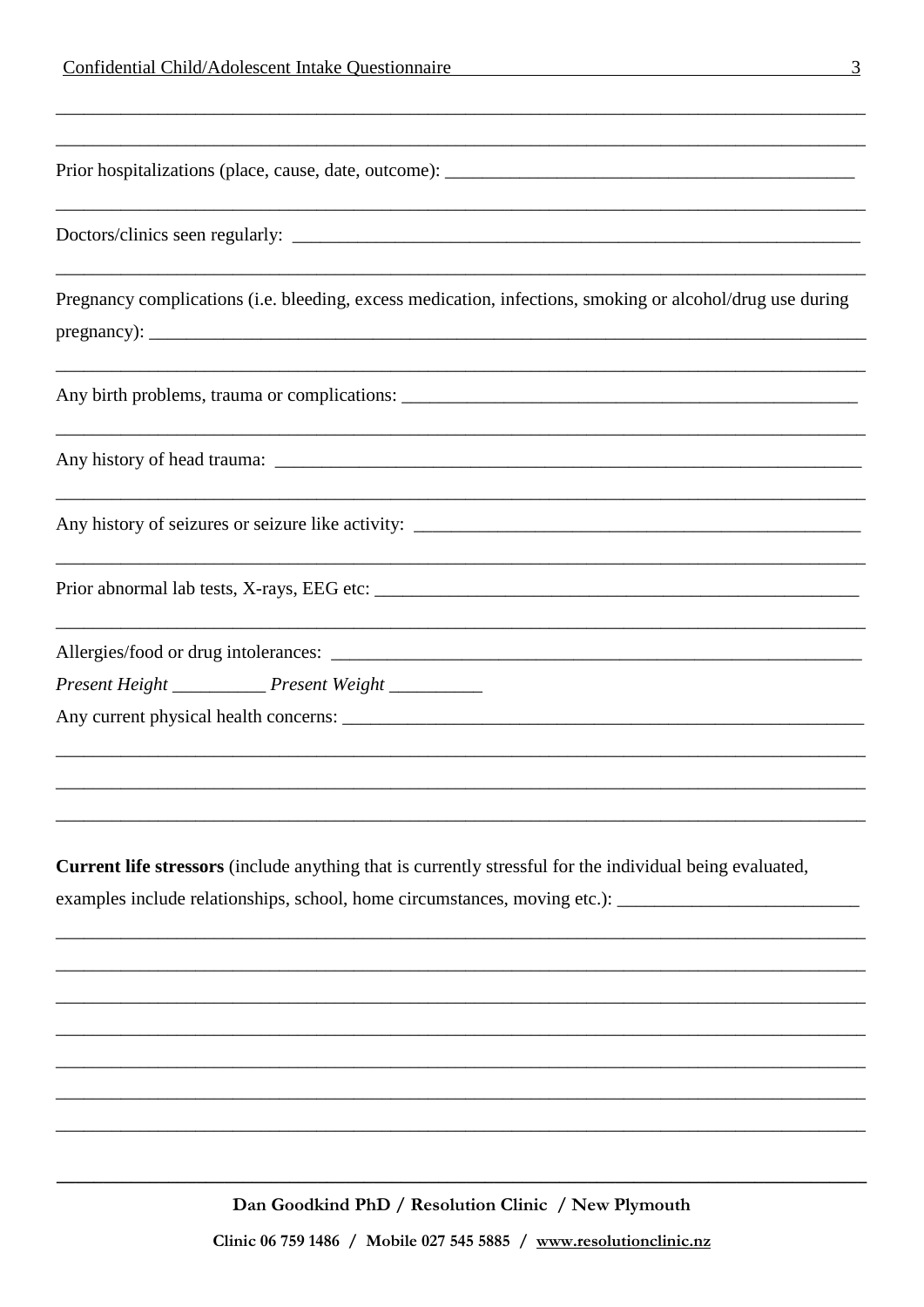| Confidential Child/Adolescent Intake Questionnaire<br>4                            |
|------------------------------------------------------------------------------------|
|                                                                                    |
|                                                                                    |
|                                                                                    |
|                                                                                    |
|                                                                                    |
|                                                                                    |
|                                                                                    |
|                                                                                    |
|                                                                                    |
|                                                                                    |
| Please bring school report cards and any previous testing that has been performed. |
|                                                                                    |
|                                                                                    |
|                                                                                    |
| ,我们也不能在这里的时候,我们也不能在这里的时候,我们也不能会在这里,我们也不能会在这里的时候,我们也不能会在这里的时候,我们也不能会在这里的时候,我们也不能会   |

Dan Goodkind PhD / Resolution Clinic / New Plymouth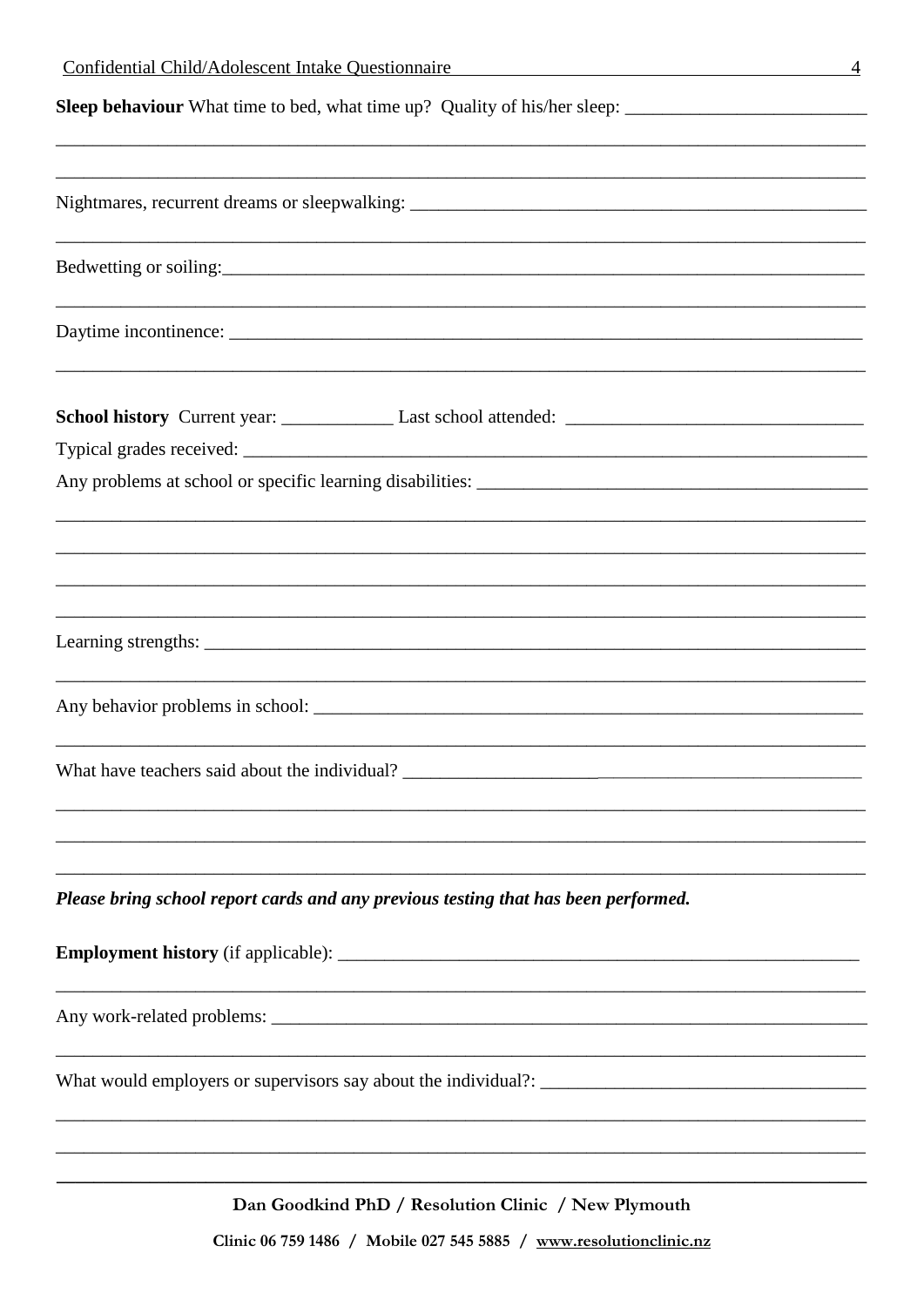| Confidential Child/Adolescent Intake Questionnaire<br><u> 1980 - Johann Barn, fransk politik (f. 1980)</u>         |
|--------------------------------------------------------------------------------------------------------------------|
|                                                                                                                    |
|                                                                                                                    |
| Sexual history (if applicable; answer only as much as you know about or feel comfortable telling)                  |
|                                                                                                                    |
| Any history of sexually transmitted disease? ____________________History of abortion? ________________________     |
| History of sexual abuse, molestation or rape: ___________________________________                                  |
|                                                                                                                    |
| Alcohol and drug history Please list age started and types of substances used through the years and any            |
| current usage. These include alcohol (hard liquor, beer, wine), marijuana (real or synthetic), prescription        |
| tranquilizers or sleeping pills, inhalants (glue, gasoline, cleaning fluids, etc.), cocaine or crack, amphetamines |
| or 'P' or ice, steroids, opiates (heroin, codeine, morphine or other pain killers), barbiturates, hallucinating    |
|                                                                                                                    |
|                                                                                                                    |
| Have your or anyone else told the individual they had a problem with drugs or alcohol?: ___________                |
| Has the individual ever expressed guilt about drug or alcohol use?:                                                |

Has the individual ever acted annoyed when someone talked to him or her about drug or alcohol use?: \_\_\_\_\_

\_\_\_\_\_\_\_\_\_\_\_\_\_\_\_\_\_\_\_\_\_\_\_\_\_\_\_\_\_\_\_\_\_\_\_\_\_\_\_\_\_\_\_\_\_\_\_\_\_\_\_\_\_\_\_\_\_\_\_\_\_\_\_\_\_\_\_\_\_\_\_\_\_\_\_\_\_\_\_\_\_\_\_\_\_\_\_

\_\_\_\_\_\_\_\_\_\_\_\_\_\_\_\_\_\_\_\_\_\_\_\_\_\_\_\_\_\_\_\_\_\_\_\_\_\_\_\_\_\_\_\_\_\_\_\_\_\_\_\_\_\_\_\_\_\_\_\_\_\_\_\_\_\_\_\_\_\_\_\_\_\_\_\_\_\_\_\_\_\_\_\_\_\_\_

\_\_\_\_\_\_\_\_\_\_\_\_\_\_\_\_\_\_\_\_\_\_\_\_\_\_\_\_\_\_\_\_\_\_\_\_\_\_\_\_\_\_\_\_\_\_\_\_\_\_\_\_\_\_\_\_\_\_\_\_\_\_\_\_\_\_\_\_\_\_\_\_\_\_\_\_\_\_\_\_\_\_\_\_\_\_\_

\_\_\_\_\_\_\_\_\_\_\_\_\_\_\_\_\_\_\_\_\_\_\_\_\_\_\_\_\_\_\_\_\_\_\_\_\_\_\_\_\_\_\_\_\_\_\_\_\_\_\_\_\_\_\_\_\_\_\_\_\_\_\_\_\_\_\_\_\_\_\_\_\_\_\_\_\_\_\_\_\_\_\_\_\_\_\_

\_\_\_\_\_\_\_\_\_\_\_\_\_\_\_\_\_\_\_\_\_\_\_\_\_\_\_\_\_\_\_\_\_\_\_\_\_\_\_\_\_\_\_\_\_\_\_\_\_\_\_\_\_\_\_\_\_\_\_\_\_\_\_\_\_\_\_\_\_\_\_\_\_\_\_\_\_\_\_\_\_\_\_\_\_\_\_

Has the individual ever used drugs or alcohol first thing in the morning?: \_\_\_\_\_\_\_\_\_\_\_\_\_\_\_\_\_\_\_\_\_\_\_\_\_\_\_\_\_\_\_\_\_\_\_

Caffeine use per day (caffeine is in coffee, tea, energy drinks and some sodas): \_\_\_\_\_\_\_\_\_\_\_\_\_\_\_\_\_\_\_\_\_\_\_\_\_\_\_\_\_

Past or present nicotine use (nicotine is in cigarettes, cigars and other tobacco products): \_\_\_\_\_\_\_\_\_\_\_\_\_\_\_\_\_

**\_\_\_\_\_\_\_\_\_\_\_\_\_\_\_\_\_\_\_\_\_\_\_\_\_\_\_\_\_\_\_\_\_\_\_\_\_\_\_\_\_\_\_\_\_\_\_\_\_\_\_\_\_\_\_\_\_\_\_\_\_\_\_\_\_\_\_\_\_\_\_\_\_\_\_\_\_\_\_\_\_\_\_\_\_\_\_ Dan Goodkind PhD / Resolution Clinic / New Plymouth**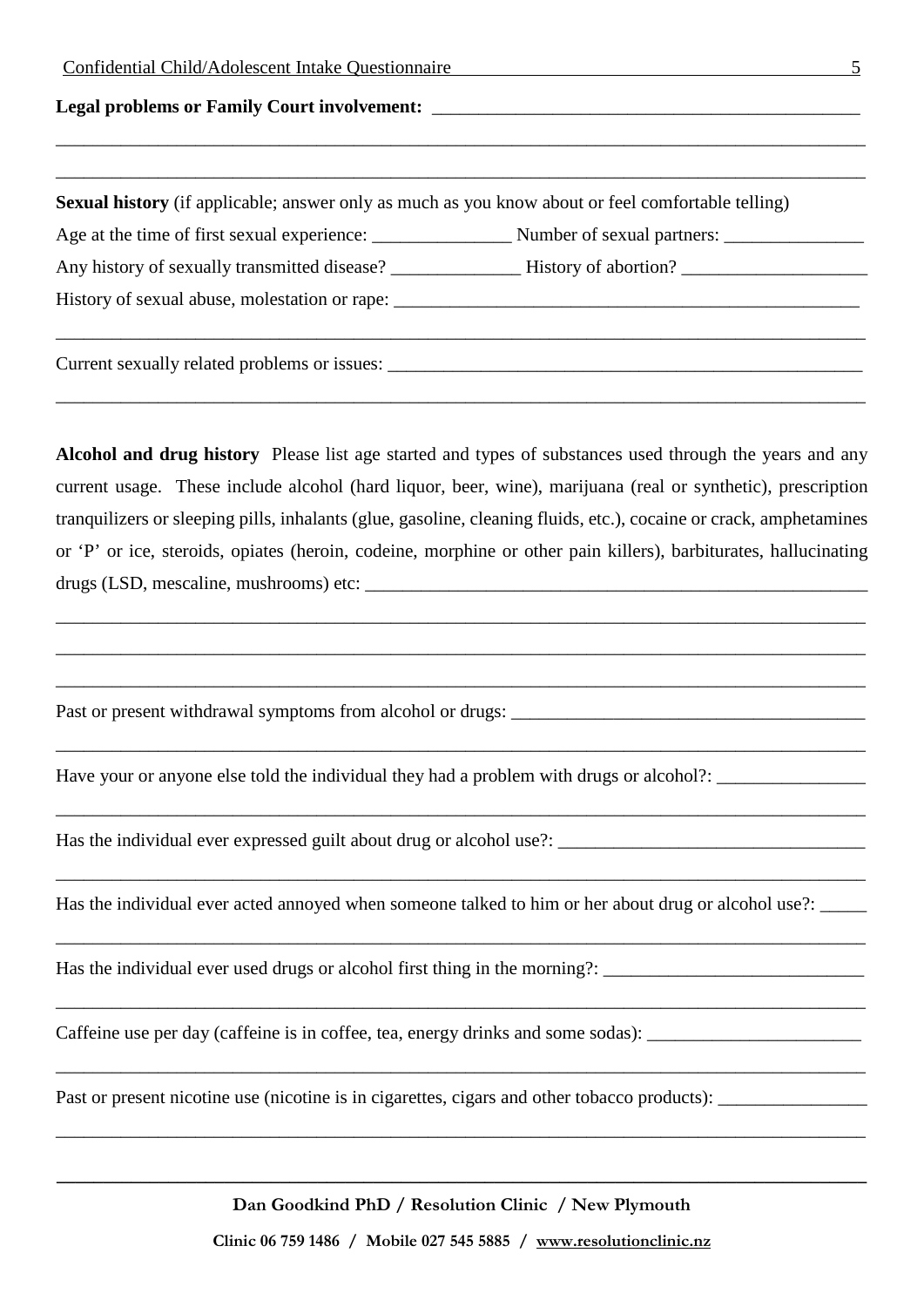| Family structure (who lives in the individual's current household, please give relationship to each): |  |  |  |  |  |  |
|-------------------------------------------------------------------------------------------------------|--|--|--|--|--|--|
|-------------------------------------------------------------------------------------------------------|--|--|--|--|--|--|

History of previous homes, families, placements etc: \_\_\_\_\_\_\_\_\_\_\_\_\_\_\_\_\_\_\_\_\_\_\_\_\_\_\_\_

Significant developmental events (include divorces, deaths, traumatic events, losses, abuse, etc.):

Mother's history Biological, Adoptive or Step?: \_\_\_\_\_\_\_ Age\_\_\_\_\_ Employment (current and historical):

Dan Goodkind PhD / Resolution Clinic / New Plymouth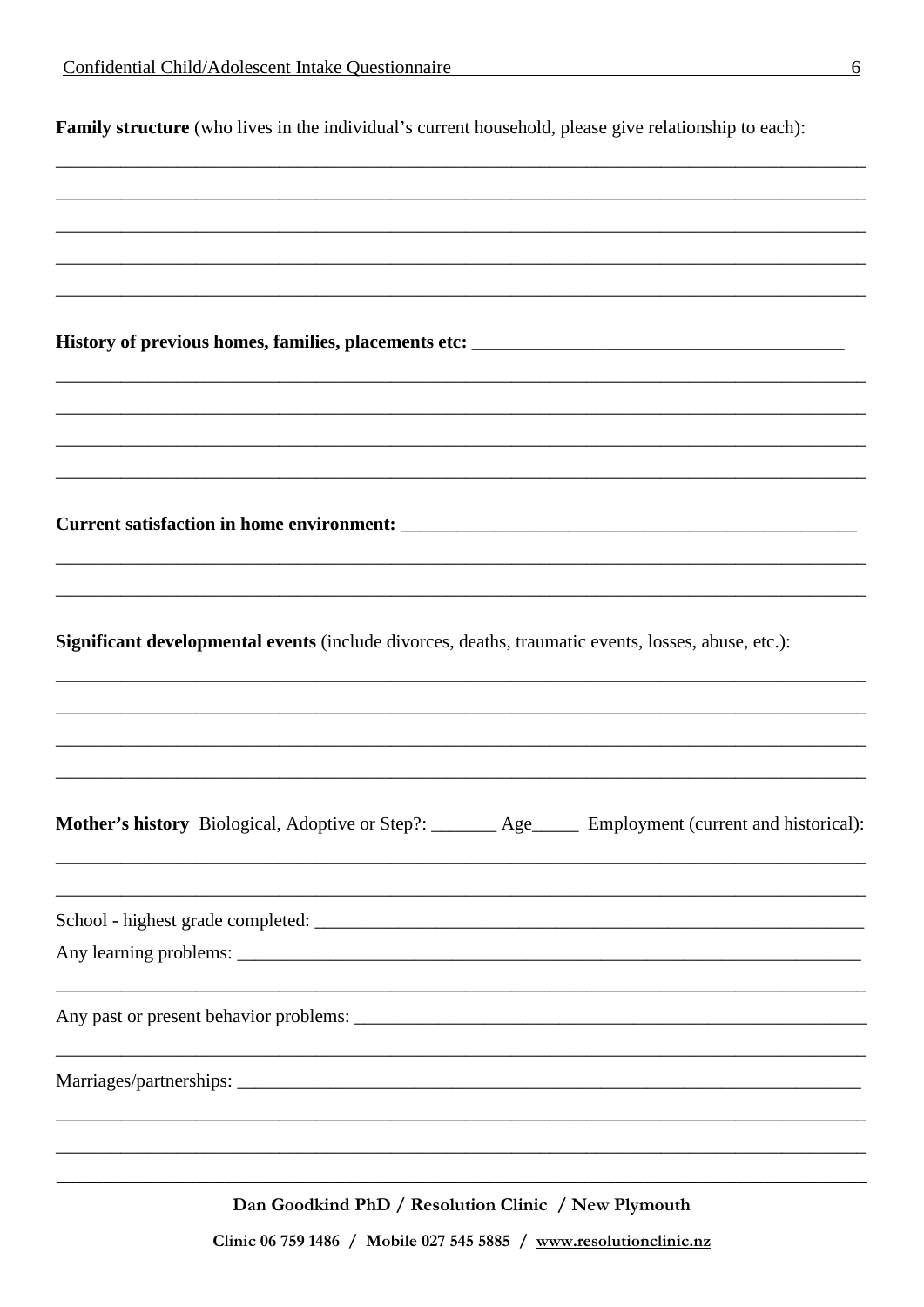| <b>Confidential Child/Adolescent Intake Questionnaire</b><br>7                                                                                                                                                                 |
|--------------------------------------------------------------------------------------------------------------------------------------------------------------------------------------------------------------------------------|
|                                                                                                                                                                                                                                |
|                                                                                                                                                                                                                                |
| Has mother ever sought mental health treatment? Yes __ No __ If yes, for what purpose? ___________                                                                                                                             |
|                                                                                                                                                                                                                                |
| Please describe any learning problems or mental health problems in <i>biological</i> mother's blood relatives<br>(including alcohol/drug abuse, depression, anxiety, suicide attempts, psychiatric hospitalizations): ________ |
| Father's history Biological, Adoptive or Step?: ______ Age____ Employment (current and historical):                                                                                                                            |
|                                                                                                                                                                                                                                |
|                                                                                                                                                                                                                                |
|                                                                                                                                                                                                                                |
|                                                                                                                                                                                                                                |
|                                                                                                                                                                                                                                |
| Has father ever sought mental health treatment? Yes __ No __ If yes, for what purpose? ____________                                                                                                                            |
| Dan Goodkind PhD / Resolution Clinic / New Plymouth                                                                                                                                                                            |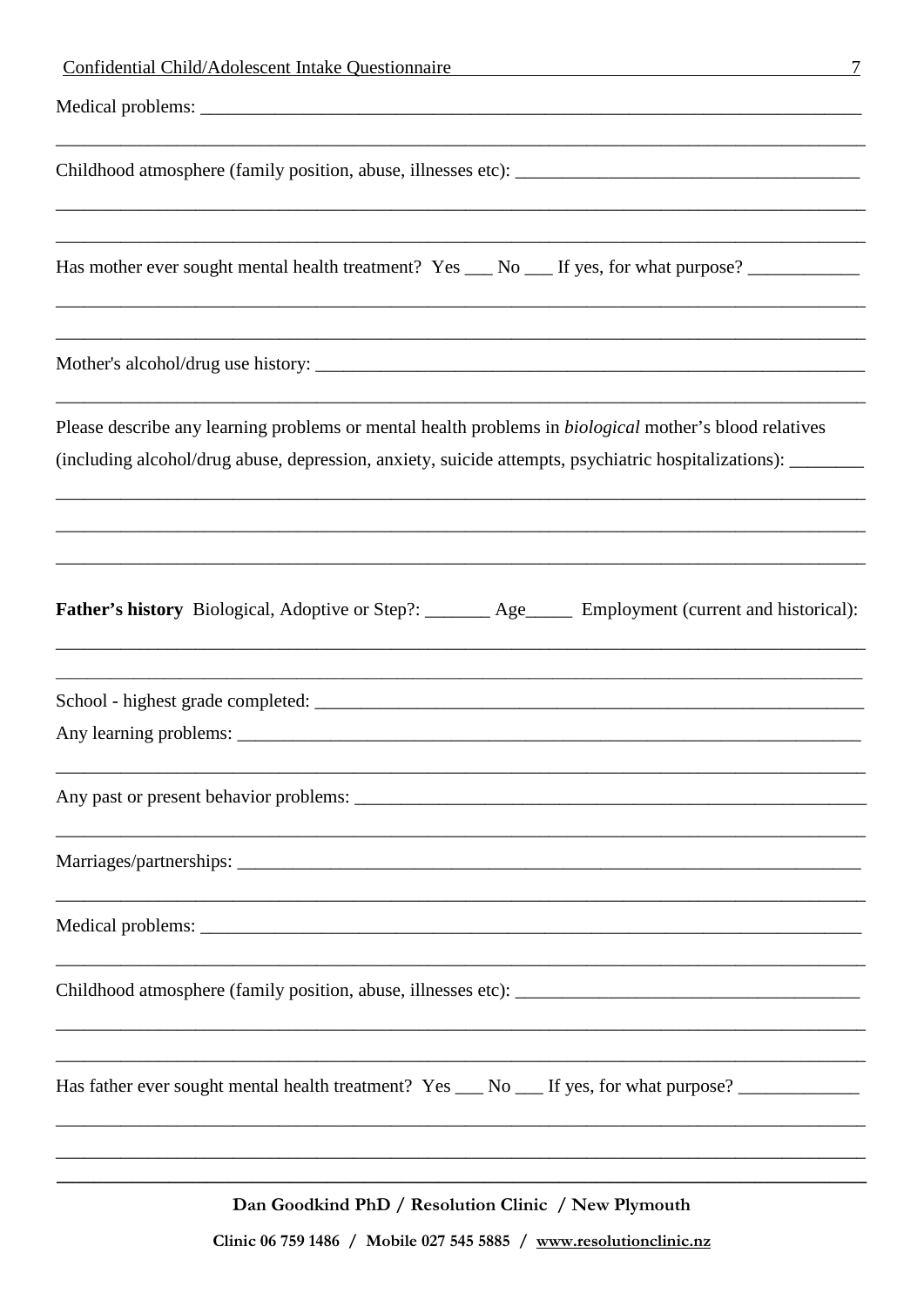Please describe any learning problems or mental health problems in biological father's blood relatives (including alcohol/drug abuse, depression, anxiety, suicide attempts, psychiatric hospitalizations):

Siblings (names, ages, problems, strengths, quality of relationship to patient, living with or apart from client):

Cultural/Ethnic/Religious background (please describe cultural or religious practices that are important to the family):

Describe the individual's relationships with friends:

How does the person view himself or herself?:

Dan Goodkind PhD / Resolution Clinic / New Plymouth